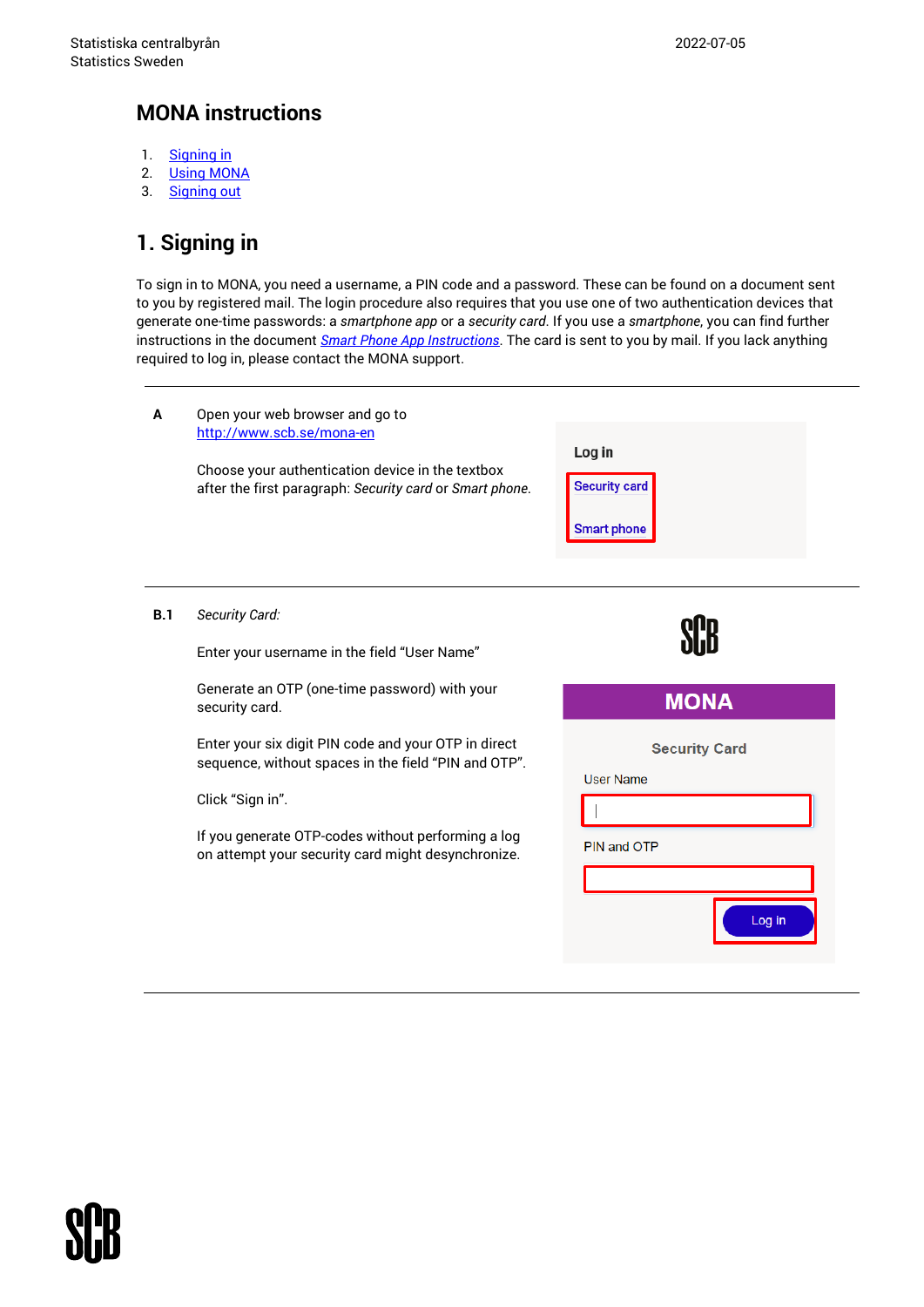SCR.

**B.2** *Smartphone:*

Enter your username in the field "User Name"

Open the mobile app and select your profile.

Enter your six-digit PIN code in the app to generate an OTP (one-time password).

Please note that any combination of digits will generate an OTP, but only your PIN code will generate an OTP that you can sign in with.

Enter the OTP code from the app in the field "OTP" in your web browser.

Click "Sign in".

|                  | <b>MONA</b>                              |  |
|------------------|------------------------------------------|--|
|                  | <b>Smart Phone</b>                       |  |
| <b>User Name</b> |                                          |  |
|                  |                                          |  |
| <b>OTP</b>       |                                          |  |
|                  |                                          |  |
|                  | Log in                                   |  |
|                  | jbon<br>Previous login: 2020-06-12 11:09 |  |

**C.1**

The first time you log in to MONA you must approve the Terms of use:

- 1. Click the icon "Terms of use".
- 2. Enter your username and password.
- 3. Choose language by clicking the flag icon
- 4. Read the terms carefully
- 5. Approve the terms by clicking the button at the bottom of the page
- 6. If you are not logged out automatically you can log out with the button "Log Out" in the upper right



on out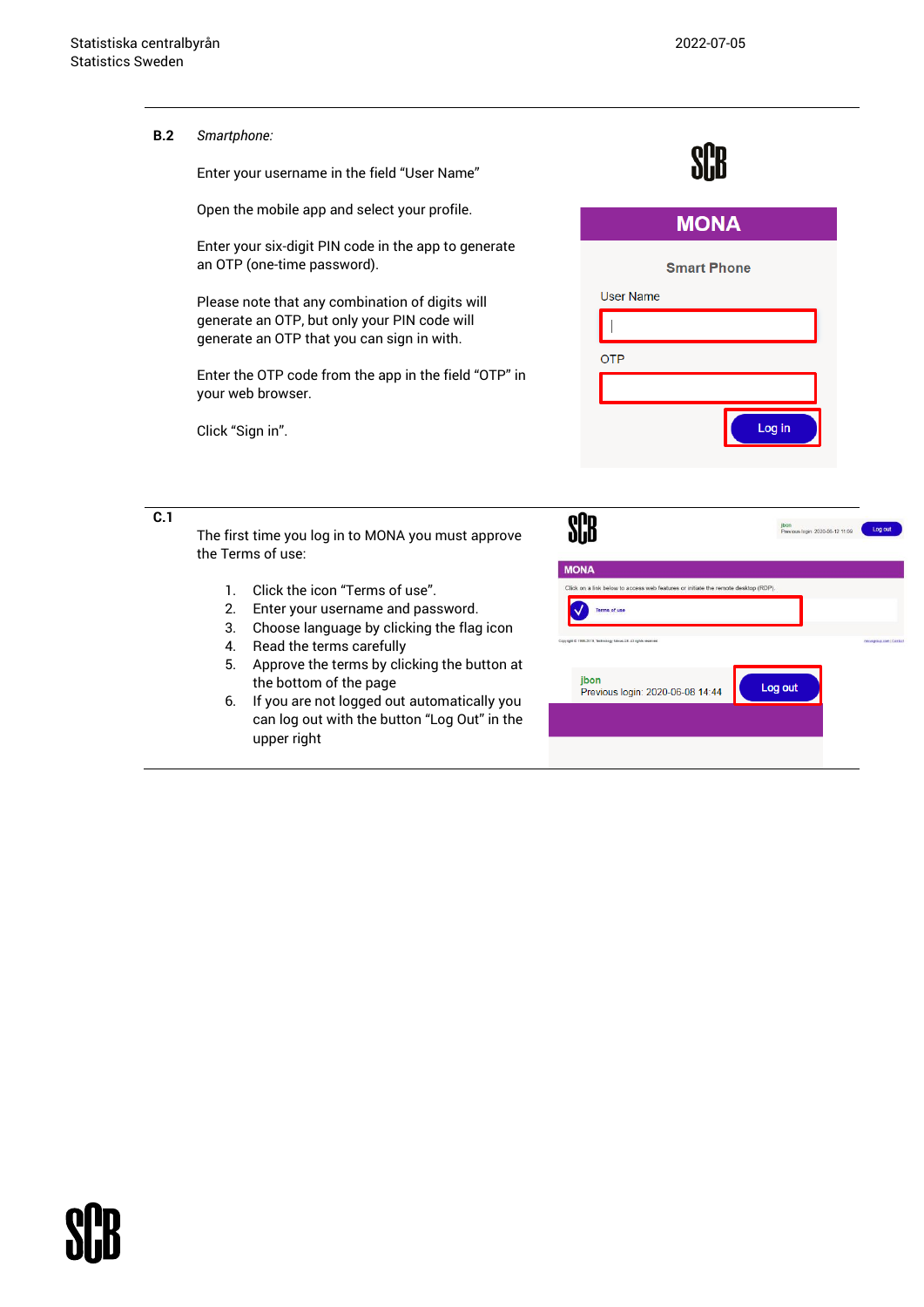Please install Access Client before using tunnels. Click here to download.

add them to your Home page

**MONA** 

 $\checkmark$  $\bigoplus$ 

 $F$ 

 $F^{\circ}$ 

Terms of us

MONA MTS04 web bro

MONA MTS04 web browser (new version)

MONA MTS04 RDP client (MAC)

MONA MTS04 RDP client (Wind

**C.2** After you have accepted the terms of use, logged out and logged in again you will se links for opening the MONA remote desktop.

> To use MONA in the web browser you need to click on **MONA MTSXX web browser (recommended)**. This does not require installation of any other software.

> To use MONA in a remote desktop client you need to click on **MONA MTSXX RDP client (Windows)** or **MONA MTSXX RDP client (Mac)** depending on what operative system you have.

> The remote desktop client gives you access to more features and may solve some keyboard issues that are common when using MONA in the web browser.

> Setting up the remote desktop client requires admin rights on the computer you are using since the software Access Client must be installed.

The first time you log in, you need to change your password. To do that, you must use the alternative **MONA MTSXX web browser (recommended)**.

**D.1** *Web browser:*

MONA opens in a new tab. Log in using your username and password.

Make sure that you are signing in to the MICRO domain, in other words: make sure that the text says "Sign in to: MICRO". If not, write "micro\" in front of your username in the field "User name".

Now you can use MONA in your browser. To use the browser's full-screen mode, press F11. To exit full screen mode, press F11 again.

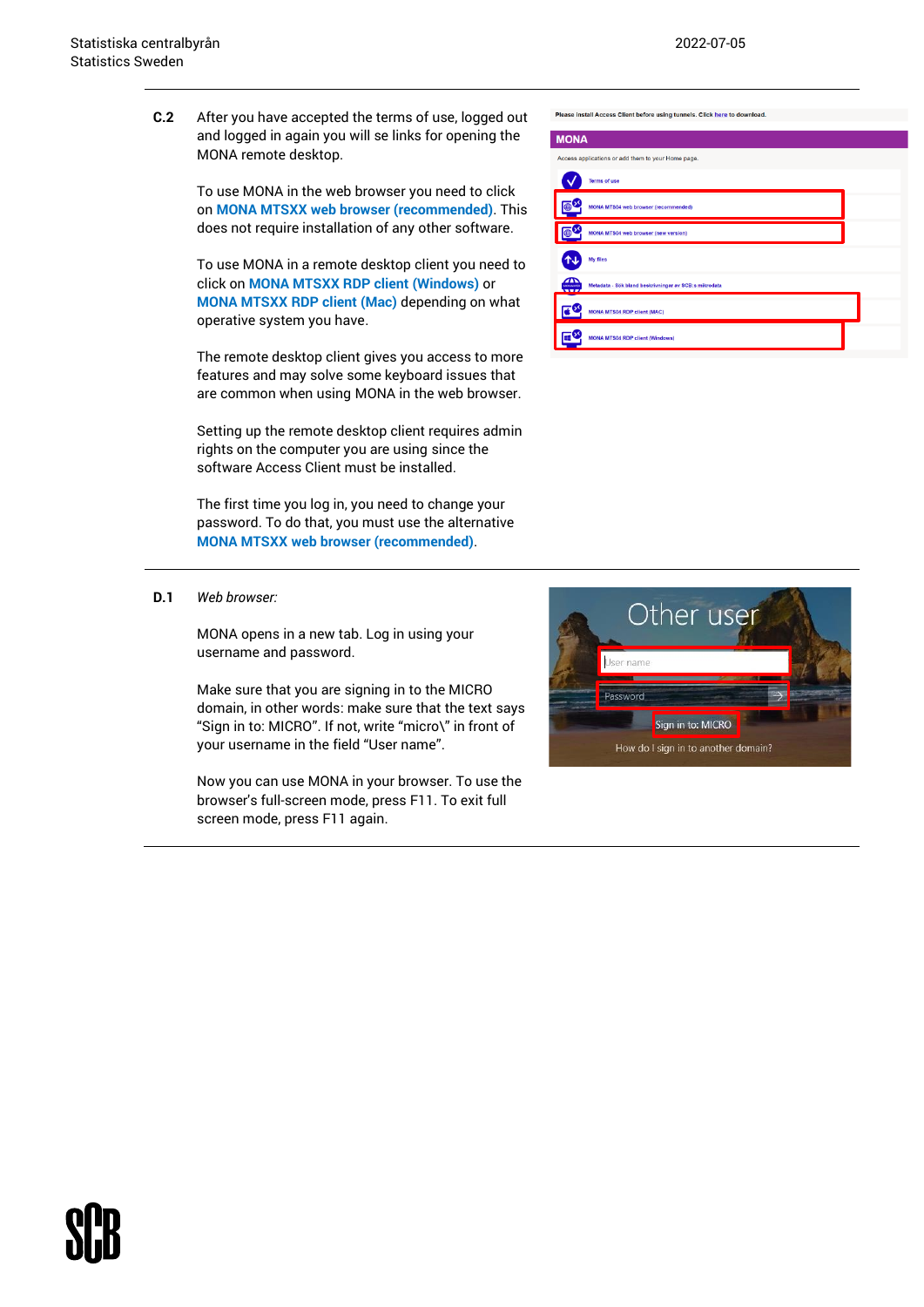### **D.2** *Remote desktop client for windows:*

To use the remote desktop client you must install Access Client. Please note that this requires admin rights on the computer you are using, if you do not have admin rights you may need to contact your organizations IT department or use MONA in the web browser instead.

1. To download Access Client, click the link that reads, "Click **here** to download". The installation file for Access Client is downloaded, run it an install the program.

2. After Access Client is installed it should be possible to start a connection by clicking the icon **MONA MTSXX RDP client (Windows)** and accept the popups that appear.



### **D.3** *Remote desktop client for MAC:*

To use the remote desktop client you must install Access Client and a compatible RDP client.

1. To download Access Client, click the link that reads, "Click **here** to download". The link takes you to the Mac App Store where you can download and install the program. You may also find the program in the Mac App Store directly:

[https://itunes.apple.com/cy/app/access](https://itunes.apple.com/cy/app/access-client/id1246738113?mt=12%20)[client/id1246738113?mt=12](https://itunes.apple.com/cy/app/access-client/id1246738113?mt=12%20)

2. The next step is to install a compatible RDP client. We recommend Microsoft Remote Desktop. It is avilable in the Mac App Store: [https://itunes.apple.com/us/app/microsoft-remote](https://itunes.apple.com/us/app/microsoft-remote-desktop-10/id1295203466?mt=12)[desktop-10/id1295203466?mt=12](https://itunes.apple.com/us/app/microsoft-remote-desktop-10/id1295203466?mt=12)

3. When Access Client and the RDP client are installed you can start a conection by clicking on the icon **MONA MTSXX RDP client (MAC)**. After that you need to allow the web browser to start Access Client and then allow Access Client to add VPN configurations.

4. Microsoft Remote Desktop will start a connection and ask for credentials. Enter your username followed by "@micro" in the field "Username" and your password in the field "Pasword". Click "Continue" to start the connection.



| "Access Client" Would Like to Add VPN<br><b>Configurations</b>                   |  |
|----------------------------------------------------------------------------------|--|
| All network activity on this Mac may be filtered or<br>monitored when using VPN. |  |
| Don't Allow<br>Allow                                                             |  |

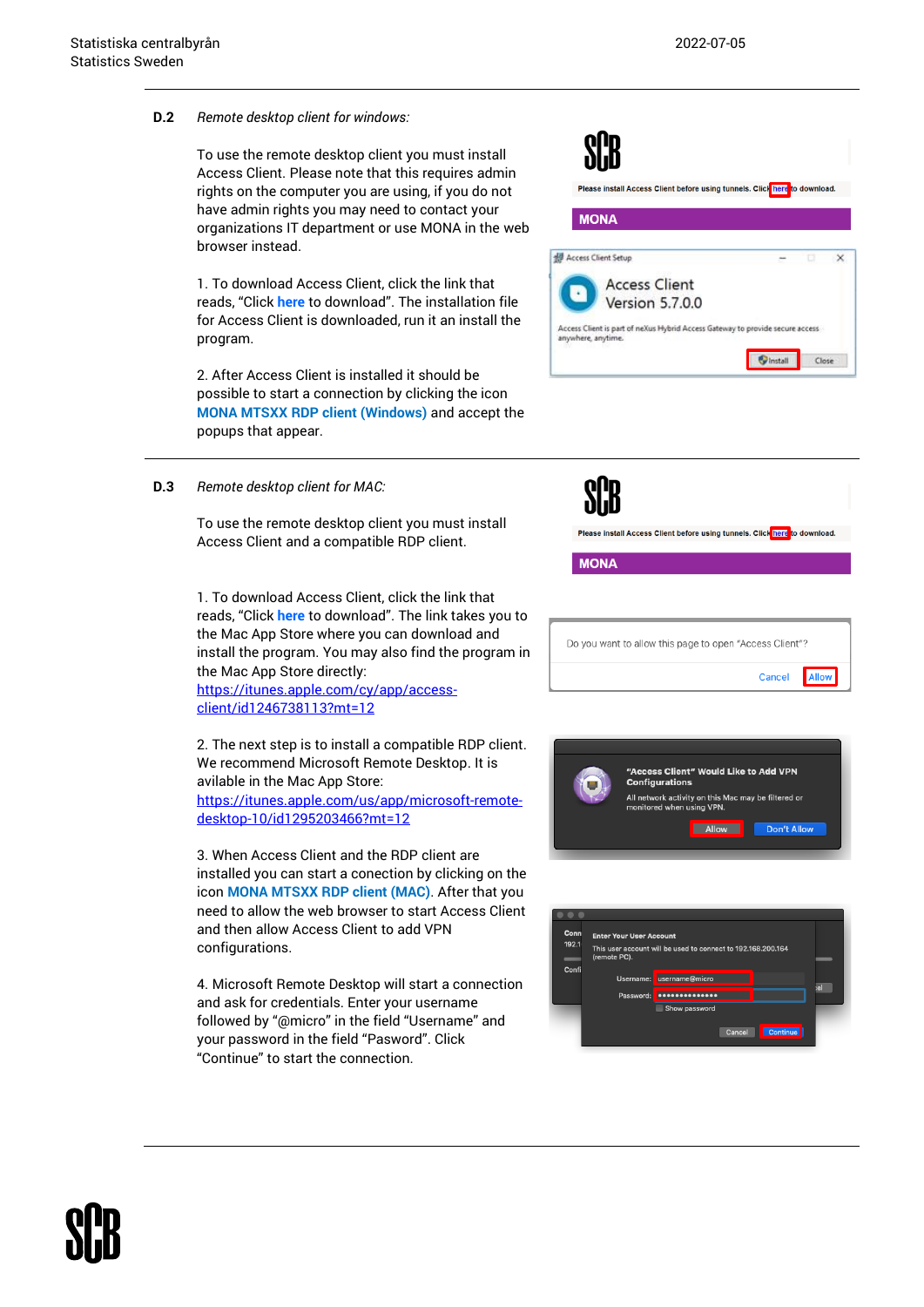## <span id="page-4-0"></span>**2. Using MONA**

**A** When you log on to MONA a window with information will appear. The message inside the window will be updated with upcoming maintenance dates and other useful information for the MONA users.

To see the desktop in MONA you need to minimize or close the window.



**B** In the start menu in MONA there is a shortcut to MONA info, there you will find tutorials for using MONA.

Programs that you have access to are visible in the start menu. Note that the content varies depending on your order.

For longer and more resource intensive jobs, you need to use our batch environment. A tutorial for the program Batchclient is available in Mona info.



**C** The *My Documents* folder is your workspace. In this folder you will find your InBox, OutBox, tutorials and shortcuts to your projects. *My Documents* is limited to 250 megabyte, so make sure to save everything in the project folder.

> The shortcut *ProjectID\_Name* contains the following folders:

*ProjektID\_Data*: In this folder you will find data files in case you get the delivery in form of files (that is, not as views in SQL).

*ProjektID\_Gem*: In this folder you save the files you produce, it is a folder that all users in your project can access. You can also create custom folder structures.



**D** Users may sometimes need to use files from outside of the MONA system. Instructions for how users can import files to MONA are available in MONA info. They will be reviewed and placed in your InBox folder. The files must be in a readable format. Microdata, Office files with macros and malicious codes are examples of files that may not be imported.

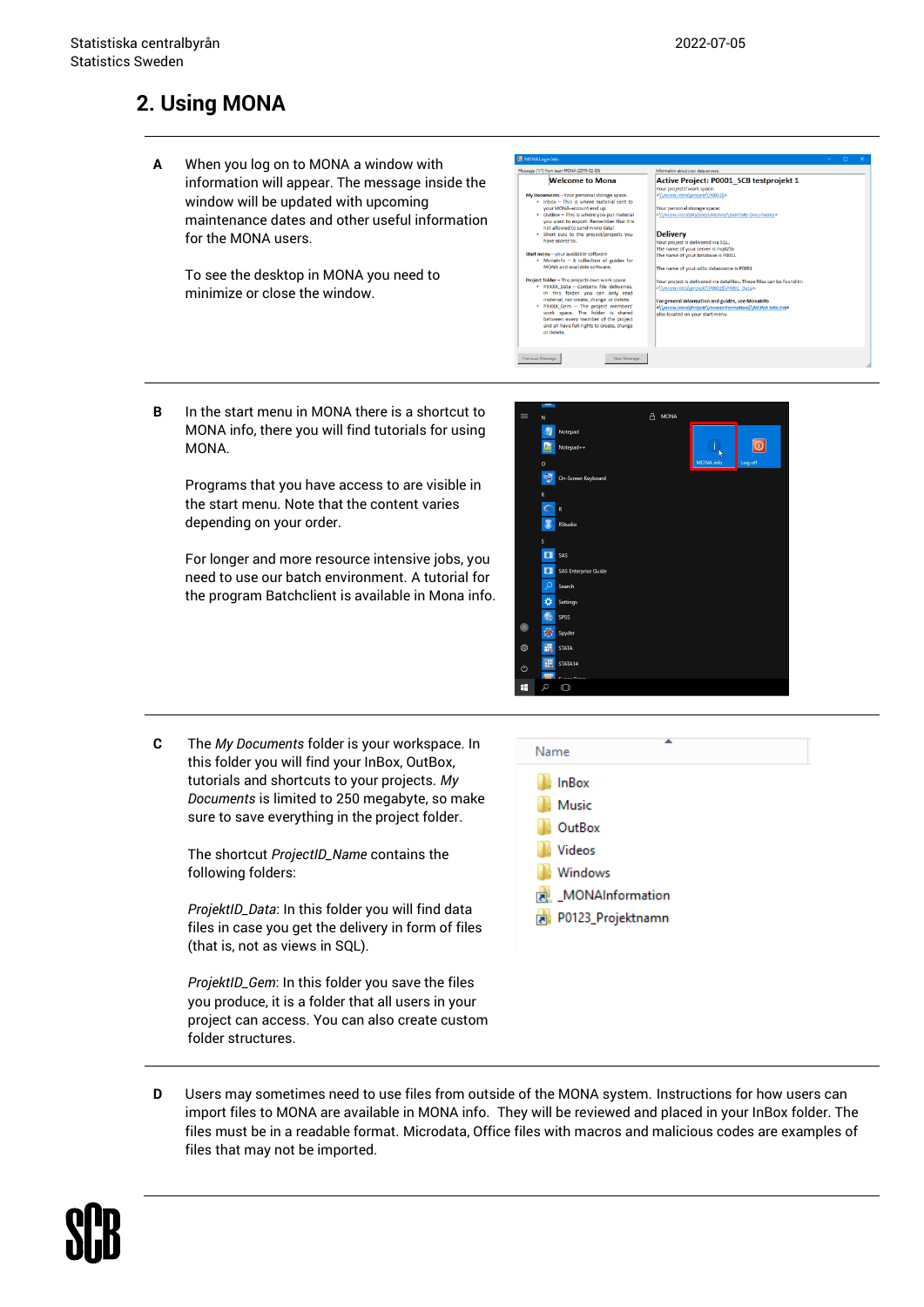**E** To export results from MONA, the OutBox folder is the primary way. Files you place in this folder will be available for download to your own computer or sent b e-mail . Do not save your files directly into this folder, save them in a different location first and copy/paste the files you want to have sent into your OutBox.

Files are moved from the OutBox folder regularly. Note that the size of a file can be a maximum of 5 MB. More information on how to access the files you place in the OutBox is available in MONA info.

Contact the MONA-support if you need help with exporting files The MONA-support can then deliver you files by different means.

It is never allowed to export microdata.